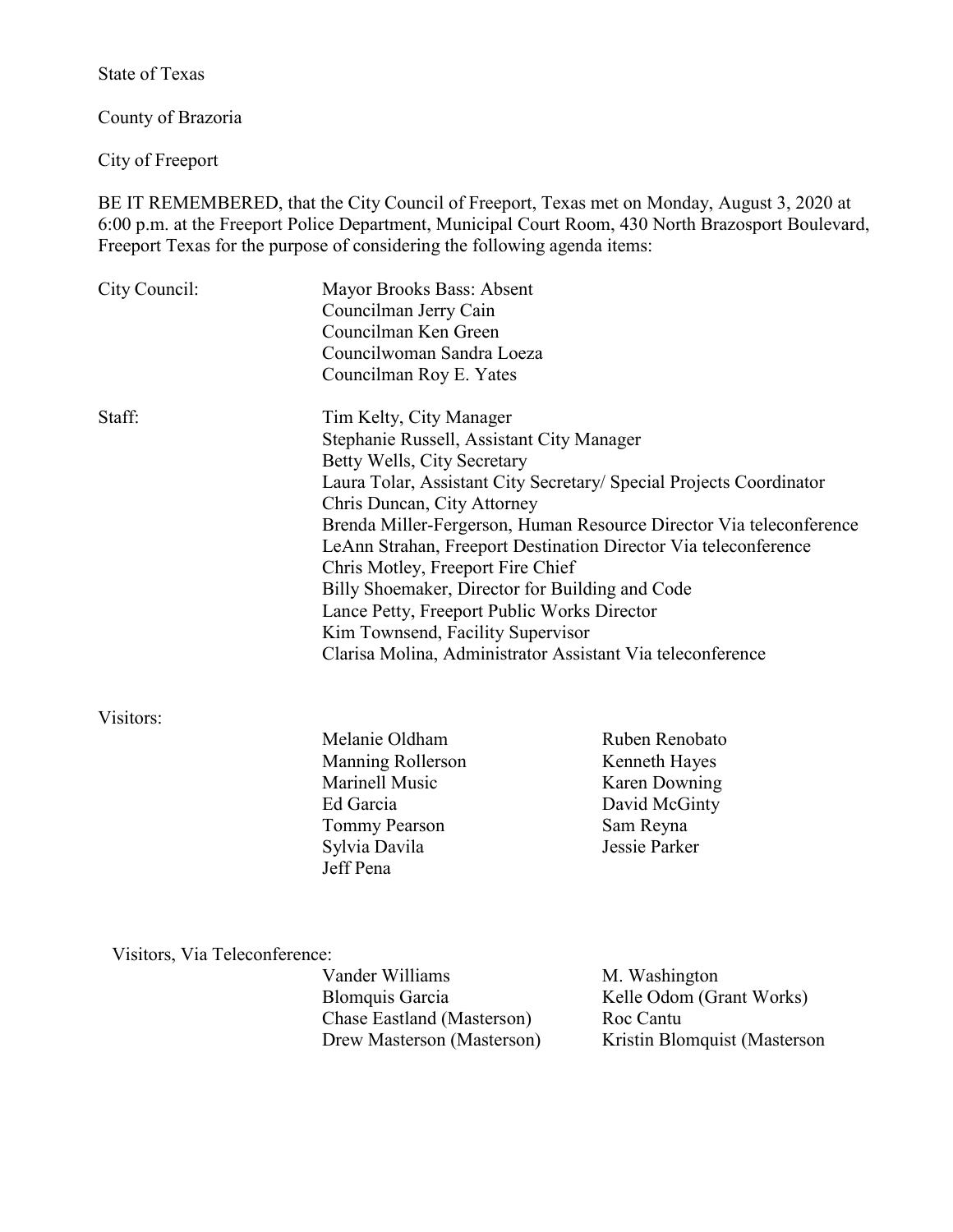# **Call to order.**

Mayor Pro Tem, Sandra Loeza called the meeting to order at 6:15 p.m.

# **INVOCATION AND PLEDGE OF ALLEGIANCE**:

Invocation and the Pledge was led by City Manager Tim Kelty.

#### **Citizen's Comments**

Tommy Pearson 225 S. Front, spoke of his concerns of the water pumps, between Superior Fab. He said that the city has had problems with these pumps in the past. He asked if engineers are working on the electrical for these pumps, will we have the same number of pumps, will there be waterproofing of the bearings and electrical, will there be a switch gear for when there is a power outage.

Kenneth Hayes 223 S. Front, said that he is pleased with all the storm prep that has been done by Mr. Kelty, Lance Petty and all the public workers. He said it was nice seeing all the pumps up and ready to go.

Manning Rollerson 126 West 6, said that he received an email that Troy Brimage had applied for a job at the Freeport Police Department. He said that he has filed a complaint against Mr. Brimage, and nothing has been done. He also asked how the citizens know what the candidates will do, when we aren't talking about anything that will be done.

Sam Reyna 2002 N Ave. G, he spoke to council about a Public Information Request that he submitted on June 10. He passed out the information that he was given.

Jessie Parker 323 East 7th, she spoke to council about the condition of streets in the East End, she said that she has lost two tires in two weeks. She said that there is grass growing out of the streets. Ms. Parker said that her Councilman does nothing for her Ward.

Melanie Oldham 922 West 5<sup>th</sup>, spoke of Port Freeport, the Eminent Domain and the East End. She said that there has been no improvement on infrastructure on the East End. She said City Council needs to do the right thing. Ms. Oldham said that the city needs to hire an Eminent Domain Attorney. She also said that we do not need to allow trucks to go down  $2<sup>nd</sup>$  or  $5<sup>th</sup>$  Street.

Merinell Music 126 Dutch Lane, Oyster Creek, spoke to council about her lease agreement with the City. She said that she would like the property to be transferred to the EDC, so that they can sell and she would be interested in trying to purchase the property. She said that the new lease, is a standard commercial lease for one year with no option to renew. Ms. Music spoke of her concerns on the proposed lease agreement.

Jeff Pena 224 West Park, spoke to council about the developments of downtown freeport. He said there needs to be a clear and sensible policy when it comes to City of Freeport owning and leasing any property. He said that there have been two businesses that have left the downtown area, Captain Ken's Bar and Grill and Roc's Kitchen. He spoke on the COVID-19 numbers, and said that Brazoria County has the highest numbers. He said there needs to be enforcement rules on the mask. He thanked the City for the lights and the flag in downtown.

### **PRESENTATIONS/ANNOUNCEMENTS: Announcements by Mayor, City Council and/or Staff**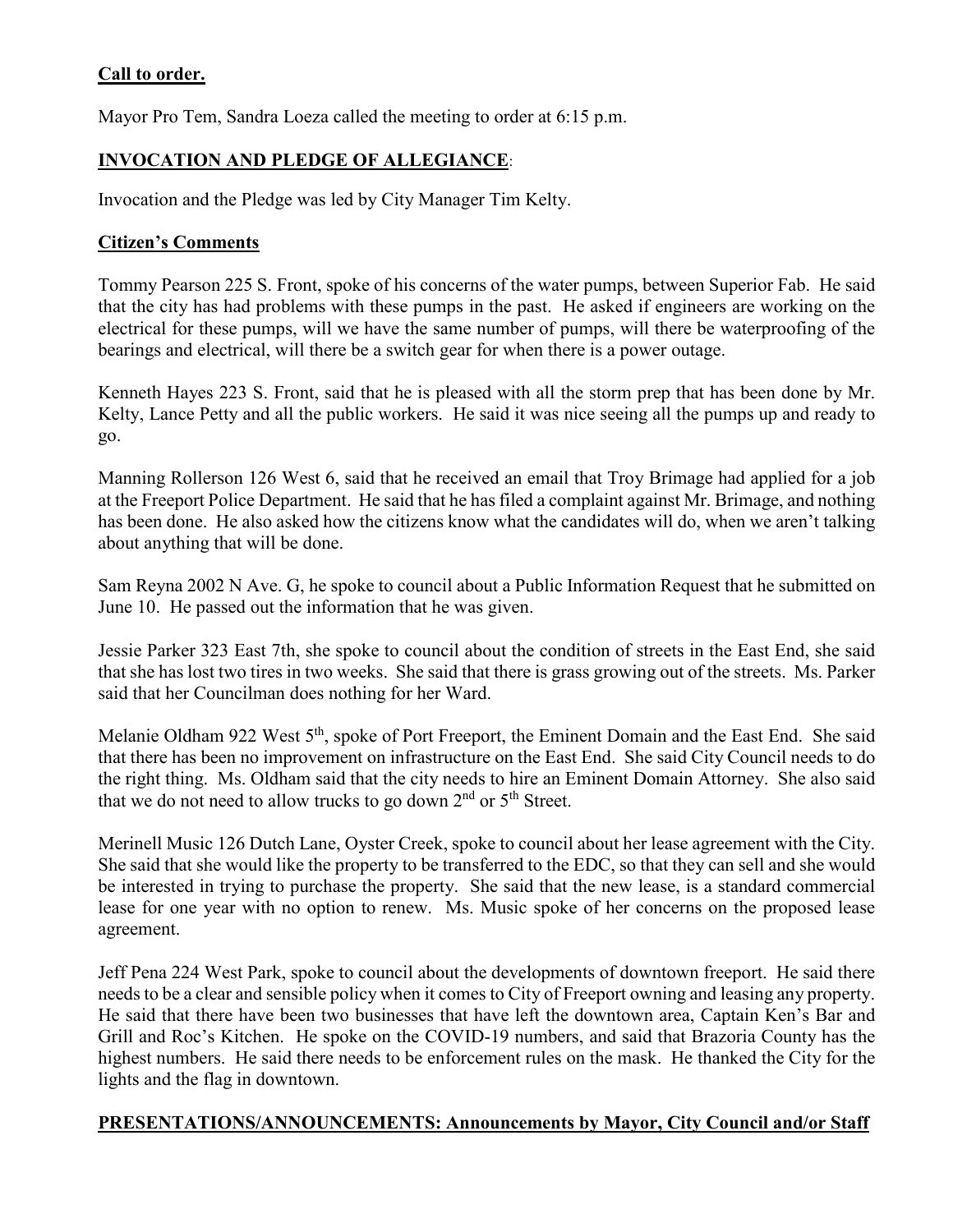Emergency management briefing COVID-19.

Freeport Fire Chief Chris Motley said that there were 143 tests done at the Freeport Park for the COVID-19 screening. He said that Freeport had higher numbers over the weekend, and it is possibly from the testing. He said that we need to keep educating everyone, and to wash our hands with soap and water, wear our mask, and social distance. He said that we have to follow the rules. Chief Motley said that the supplies are good.

Freeport Police Department, Captain Danny Gillchriest said that the Police Department is still doing good, and is working great. He said that there are no issues with the public wearing masks.

Presentation of the Investment Report for the quarter ending June 30, 2020.

Assistant City Manager Stephanie Russell presented to council the Investment Report for the quarter ending June 30, 2020.

There was no questions or comments on this presentation from council or citizens.

# **CONSENT AGENDA**

Consideration and possible action on the approval of City Council meeting minutes from July 20, 2020.

Consider and approving Resolution No. 2020-2639 adopting the actions of the City of Freeport Employee Benefit Trust

Consideration and possible action approving Ordinance No 2020-2604 amending school zone times.

Consideration and possible action approving Resolution No. 2020-2640 for the revision of Chapter 9 in the Personnel Policy Handbook.

Consideration and possible action on approving Resolution No. 2020-2641 for temporary policy for the COVID Call-Pay Policy for First Responders.

Consideration and possible action approving Resolution No. 2020-2642 appointing/re-appointing a member to the BWA Board.

On a motion by Councilman Yates, seconded by Councilman Green, with all present voting "Aye" 4-0 Council unanimously approved the Consent Agenda.

# **REGULAR SESSION**

**Public Hearing**: Pubic Hearing and possible action on Jenkins Tone Road Subdivision.29.48 Acres- 4 Lots a Subdivision Plat of a 29.48 Acre Tract Consisting of a Called 14.19 Acre Tract Out of a 14.82 Acre Tract Out of Lot 6 In Tract 3, Division 18 of The S.F. Austin 7-1/3 Leagues Grant, Abstract 20, Brazoria County, Texas.

**Public Hearing**: Pubic Hearing and possible action on a Replat of Lot 453, Block 3 formerly known as lots 453 & 454, Block 3 (2.144 Acres). of Bar "X" Ranch Section two recorded in Volume 16, Pages 119-128 of The Brazoria County Plat Records in The Samuel Carter League Abstract 53 Brazoria County, Texas July 2020.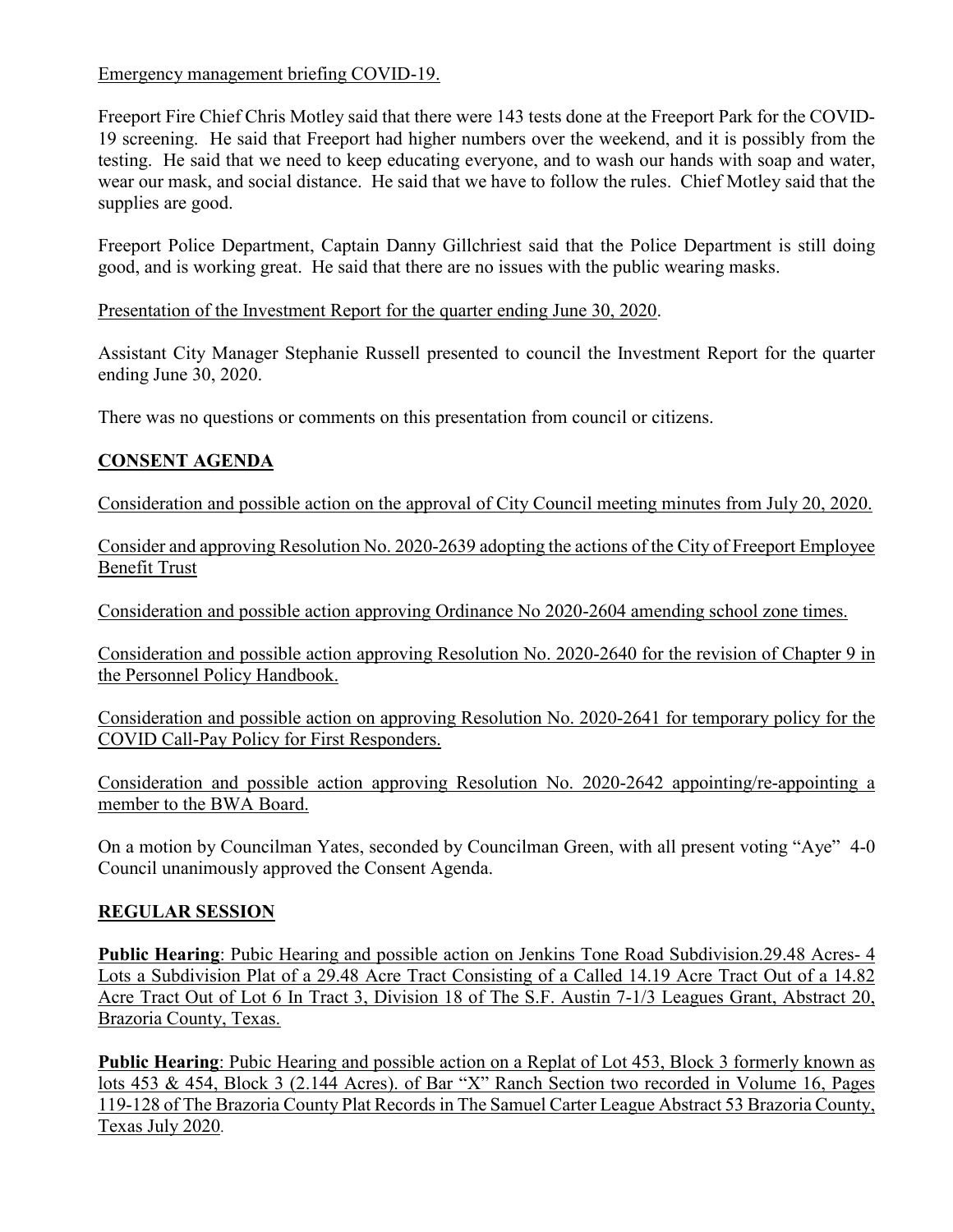Mayor Pro Tem Sandra Loeza said that item number's nine & ten will have no action.

City Manager Tim Kelty said that these are public hearings for minor replats, in the ETJ. There was no quorum at the Planning and Zoning Public Hearing so there was no action taken. Mr. Kelty said that State Law says we have a certain amount of time to act, and there will not be enough time for Public Hearings to be rescheduled on these minor replats. After thirty days they are automatically approved. He said that he feels very confident that these replats would have been approved.

No action taken on the Public Hearings.

### Consideration of adopting Ordinance No. 2020-2602 amending regulations on substandard and unsafe structure abatement.

Billy Shoemaker, Freeport Building/Code Director presented to council Ordinance No. 2020-2602 amending regulations on substandard and unsafe structure abatement. Mr. Shoemaker said that this has been brought before Council a few times, as well as the Mayor, and Legal Counsel to make sure that all documentation has been corrected to everyone's satisfaction. City Manager Tim Kelty said that the language has been changed on the probable cause and notice requirements. Mr. Kelty said that rather than creating a new Building Standards Board, these cases will go to the Board of Adjustments. He said that this ordinance is for structures that are unsafe and needs significate work.

Mayor Pro Tem, Sandra Loeza asked if this is for both commercial and residential buildings? Mr. Shoemaker said this is for all structures in the City Limits.

Councilman Yates asked how to file a complaint? Mr. Shoemaker said you call the Code Department at City Hall. Mr. Yates asked if there is a record required for the complaint? Mr. Shoemaker said that the person filing the complaint may remain anonymous. He said that there will be written complaints issued and there will be a paper trail, as well as computer software where all records will be input. There will be a record of every complaint that is filed. Mr. Kelty said that every complaint can be looked up by a complaint number.

On a motion by Councilman Cain, seconded by Councilman Yates, with all present voting "Aye" 4-0 Council unanimously approved adopting Ordinance No. 2020-2602 amending regulations on substandard and unsafe structure abatement.

#### Consideration and possible action regarding proposal for HVAC improvements at Police Department.

Public Works Director, Lance Petty presented to council the proposal for HVAC improvements at the Police Department. He said that this will replace the chiller system. He said that the proposal is from Comfort USA, and it is for a 30-ton unit, and in the amount of \$64,962.29.

Mayor Pro Tem asked how long the warranty is for. Mr. Petty was unable to give this information, but said that he will get the information.

Councilman Green asked approximately how old the unit is? Mr. Petty said that he is not sure.

On a motion by Councilman Green, seconded by Councilman Cain, with all present voting " Aye" 4-0 Council unanimously approved the proposal for HVAC improvements at Police Department, with the condition of at least a two-year warranty.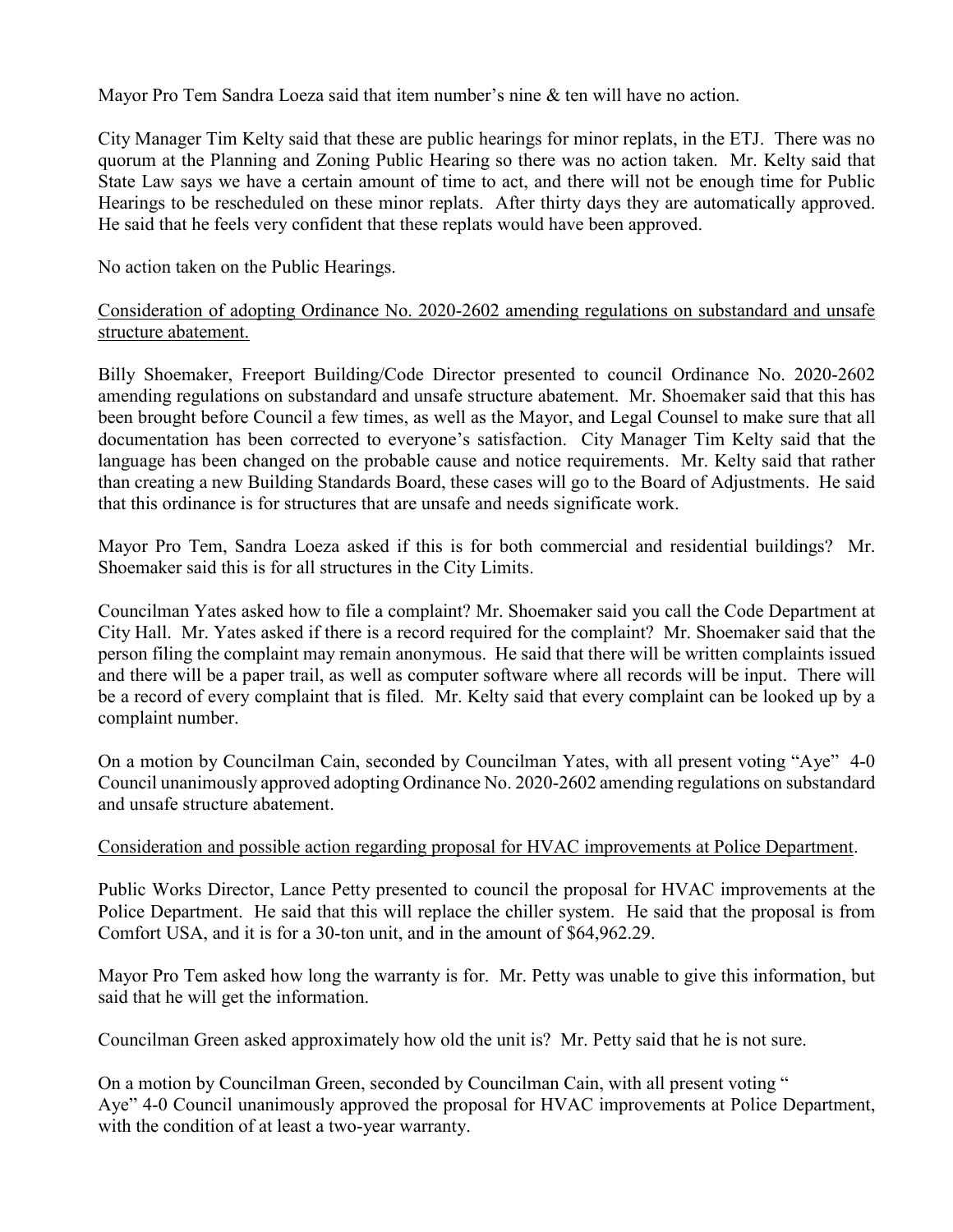Consideration of approving Task Authorization #13 with Freese and Nichols for development and submission of an Application to the Texas Water Development Board.

City Manager Tim Kelty presented to council Task Authorization #13 with Freese and Nichols for development and submission of an Application to the Texas Water Development Board. He said that we have been approved at the preliminary level, and the full application is due by the first of November. He said that the application is very extensive process.

Melanie Oldham asked if the City did get the funding, will the city have to come up with the eleven percent match? City Manager Tim Kelty said that there is not an eleven percent match, but part of this funding is a loan.

On a motion by Councilman Yates, seconded by Councilman Cain, with all present voting "Aye" 4-0 Council unanimously approved Task Authorization #13 with Freese and Nichols for development and submission of an Application to the Texas Water Development Board.

#### Consideration and possible action awarding Request for Proposals (RFP) #2005 for CDBG Disaster Mitigation Grant Administration.

Assistant City Manager Stephanie Russell presented to council the request for proposals for awarding (RFP) #2005 for CDBG Disaster Mitigation Grant Administration. Ms. Russell said that there were five proposals. She said that staff recommends awarding to Grant Works, based on their criteria.

On a motion by Councilman Cain, seconded by Councilman Green, with all present voting "Aye" 4-0 Council unanimously approved awarding Request for Proposals (RFP) #2005 for CDBG Disaster Mitigation Grant Administration.

#### Consideration and possible action on approving Ordinance No. 2020-2605 on the new Water/Sewer Rate.

Assistant City Manager Stephanie Russell, presented to council Ordinance No. 2020-2605 on the new Water/Sewer Rate. She said that this 16 % increase was previously presented to council in April 2020. She said that this new rate will begin in October 1, 2021. Ms. Russell said that staff recommends that council approve this ordinance now to give the public ample notice of the increase.

Ed Garcia 1924 North G, he said that he is against this ordinance. He said with the pandemic and the unemployment, he feels that this is unfair. He said that he hopes that council will reconsider this ordinance. He also spoke on funds that DOW and LNG gave to the city.

Mrs. Yates asked if there was a rate increase recently, and she asked how much the percentage was? Ms. Russell said that there was a rate increase in 2019, and was not sure of the percentage.

Melanie Oldham 922 West  $5<sup>th</sup>$ , said that 16% is too large of an increase.

Councilman Green, asked if the fees that are collected in sewer and water help cover infrastructure expense of the city's water and sewer utility? Ms. Russell said yes, they pay directly to support the improvements that will be made over the next few years.

City Manager Tim Kelty said that the public has demanded necessary improvements to the water and sewer. He said that the infrastructure has been neglected for years, and this means there is a lot of work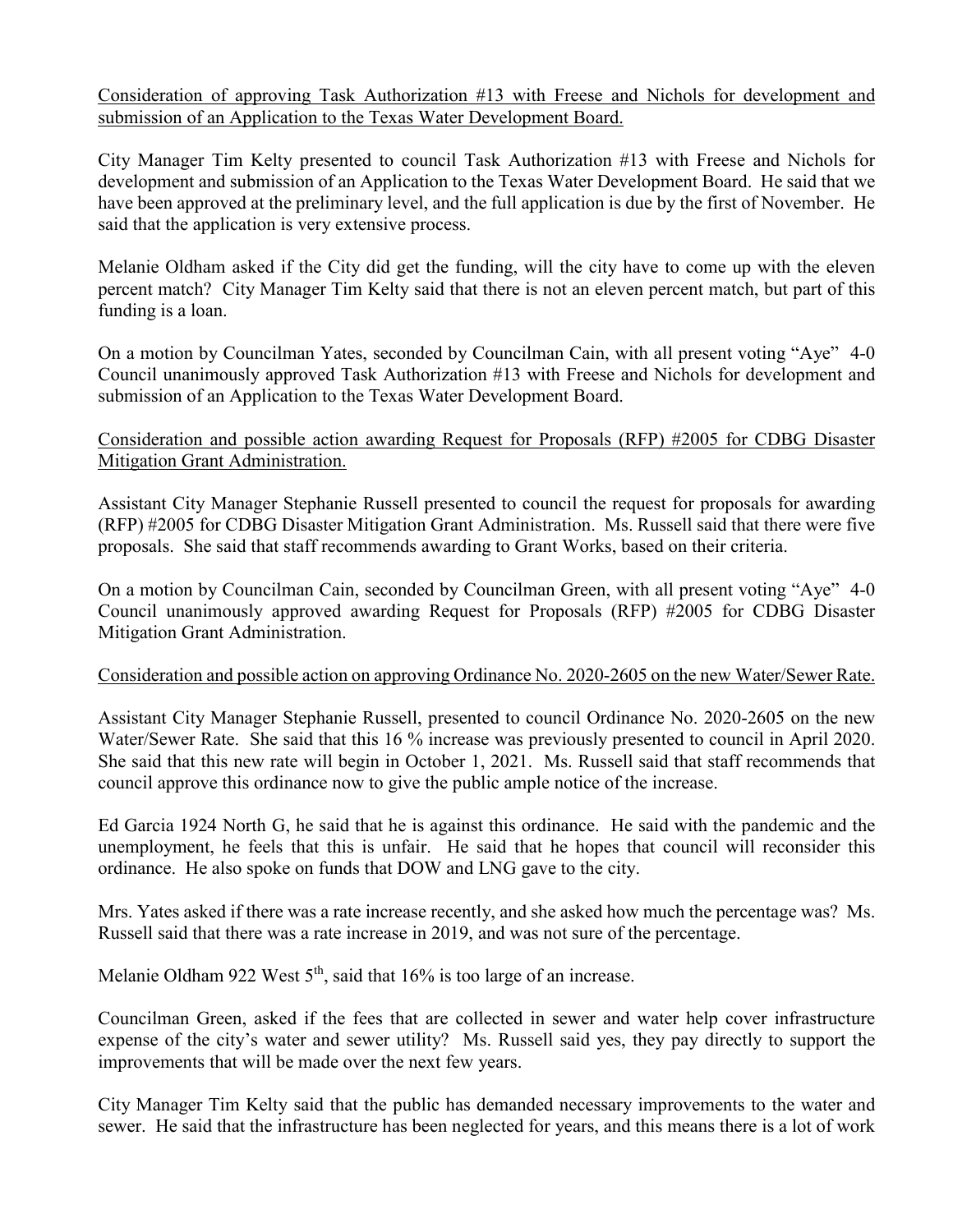to do. He also said that the utility fund is supposed to stand on its own. He said that it was in serious financial distress last year.

Councilwoman Loeza asked if the senior citizens receive discounts? Ms. Russell said that the city does not do this but it is something we can look into. Councilwoman Loeza said if we don't increase, then we keep falling further behind. Ms. Russell said yes.

Councilman Yates said we need to pass this rate increase in order to fix the problems.

Councilman Cain said that this was brought several months ago, he said that it was tabled then so that the citizens could participate in this discussion.

On a motion by Councilman Yates, seconded by Councilman Green, with all present voting "Aye" 4-0 Council unanimously tabled approving Ordinance No. 2020-2605 on the new Water/Sewer Rate.

Consideration and possible action approving Ordinance No. 2020-2606 authorizing the issuance of Bonds for streets and drainage.

Assistant City Manager Stephanie Russell presented to council Ordinance No. 2020-2606 authorizing the issuance of Bonds for streets and drainage. She said that is for \$8 million the interest rate is 1.44%. She said that the city received a AA-bond rating. She said that Financial Advisor recommends awarding to Baker Group.

On a motion by Councilman Yates, seconded by Councilman Green, with all present voting "Aye" 4-0 Council unanimously approved Ordinance No. 2020-2606 authorizing the issuance of Bonds for streets and drainage.

#### Consideration and possible action approving Resolution No. 2020-2643 for Freeport Application to Texas Mainstreet Program

LeAnn Strahan, Freeport Destination Director presented to council Resolution No. 2020-2643 for Freeport Application to Texas Mainstreet Program. She said that staff recommends approval of the resolution to authorize participation in the Texas Main Street program, and designating the City Manager to supervise program activities.

City Manager Tim Kelty said that Ms. Strahan will act in the capacity as Main Street Manager.

On a motion by Councilman Cain, seconded by Councilman Yates, with all present voting "Aye" 4-0 Council unanimously approved Resolution No. 2020-2643 for Freeport Application to Texas Mainstreet Program.

### **WORK SESSION:**

Councilman Green asked when the outriggers will be completed? Mr. Petty said that they should start tomorrow morning on the install. Councilman Green also asked why the trash cans on Broad Street, Park Ave and Oak are so far into the street. He asked when Church's Chicken will open, Billy Shoemaker said in believes in September.

Councilman Cain asked if we have a mosquito truck, and when we can get the city sprayed. Lance Petty said that the spraying has started, and the county has begun to spray as well.